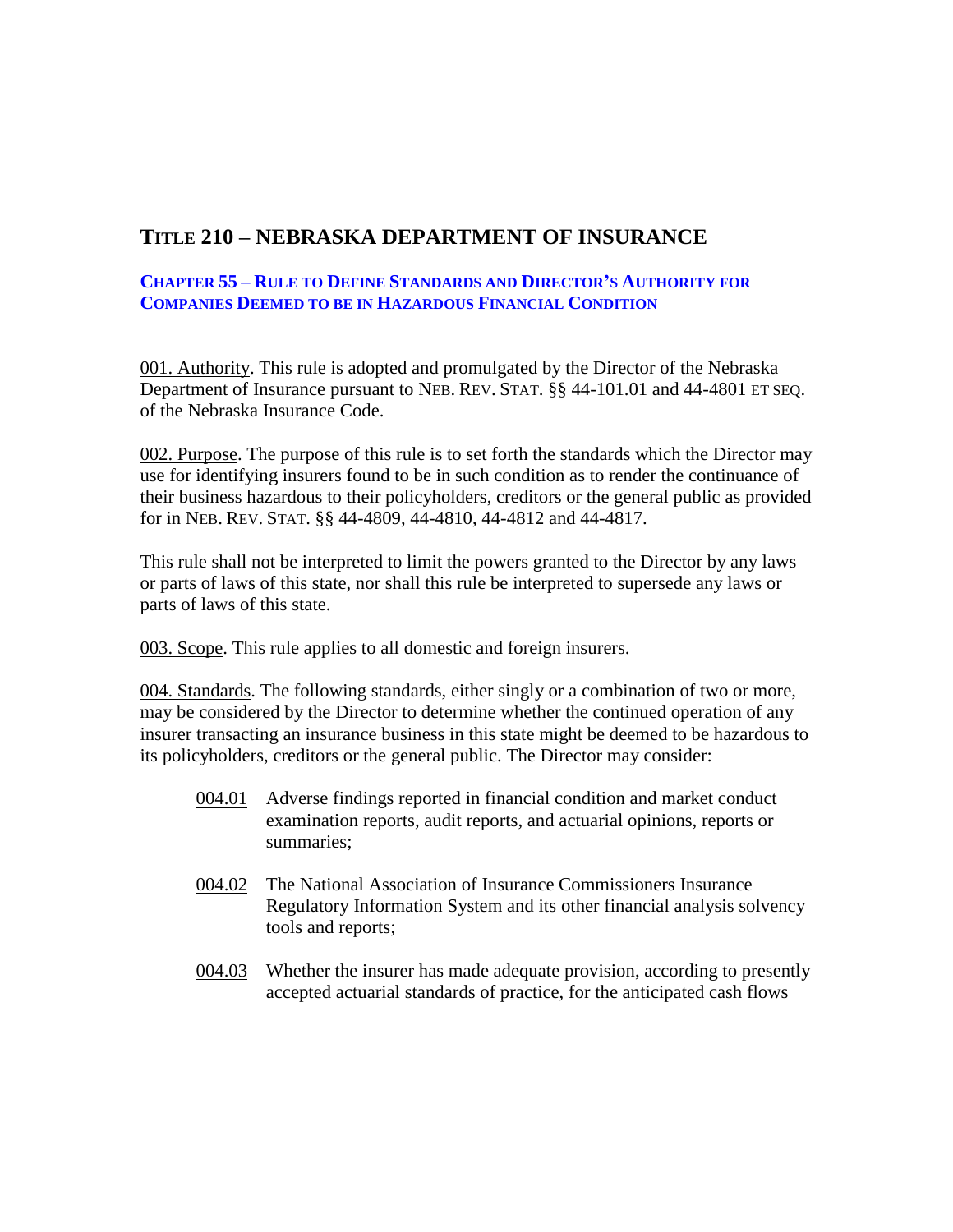required by the contractual obligations and related expenses of the insurer, when considered in light of the assets held by the insurer with respect to such reserves and related actuarial items including, but not limited to, the investment earnings on such assets, and the considerations anticipated to be received and retained under such policies and contracts;

- 004.04 The ability of an assuming reinsurer to perform and whether the insurer's reinsurance program provides sufficient protection for the insurer's remaining surplus after taking into account the insurer's cash flow and the classes of business written as well as the financial condition of the assuming reinsurer;
- 004.05 Whether the insurer's operating loss in the last twelve-month period or any shorter period of time, including but not limited to net capital gain or loss, change in non-admitted assets, and cash dividends paid to shareholders, is greater than fifty percent (50%) of the insurer's remaining surplus as regards policyholders in excess of the minimum required;
- 004.06 Whether the insurer's operating loss in the last twelve-month period or any shorter period of time, excluding net capital gains, is greater than twenty percent (20%) of the insurer's remaining surplus as regards policyholders in excess of the minimum required;
- 004.07 Whether a reinsurer, obligor or any entity within the insurer's insurance holding company system, is insolvent, threatened with insolvency or delinquent in payment of its monetary or other obligations, and which in the opinion of the Director may affect the solvency of the insurer;
- 004.08 Contingent liabilities, pledges or guarantees which either individually or collectively involve a total amount which in the opinion of the Director may affect the solvency of the insurer;
- 004.09 Whether any "controlling person" of an insurer is delinquent in the transmitting to, or payment of, net premiums to such insurer;
- 004.10 The age and collectability of receivables;
- 004.11 Whether the management of an insurer, including officers, directors, or any other person who directly or indirectly controls the operation of such insurer, fails to possess and demonstrate the competence, fitness and reputation deemed necessary to serve the insurer in such position;
- 004.12 Whether management of an insurer has failed to respond to inquiries relative to the condition of the insurer or has furnished false and misleading information concerning an inquiry;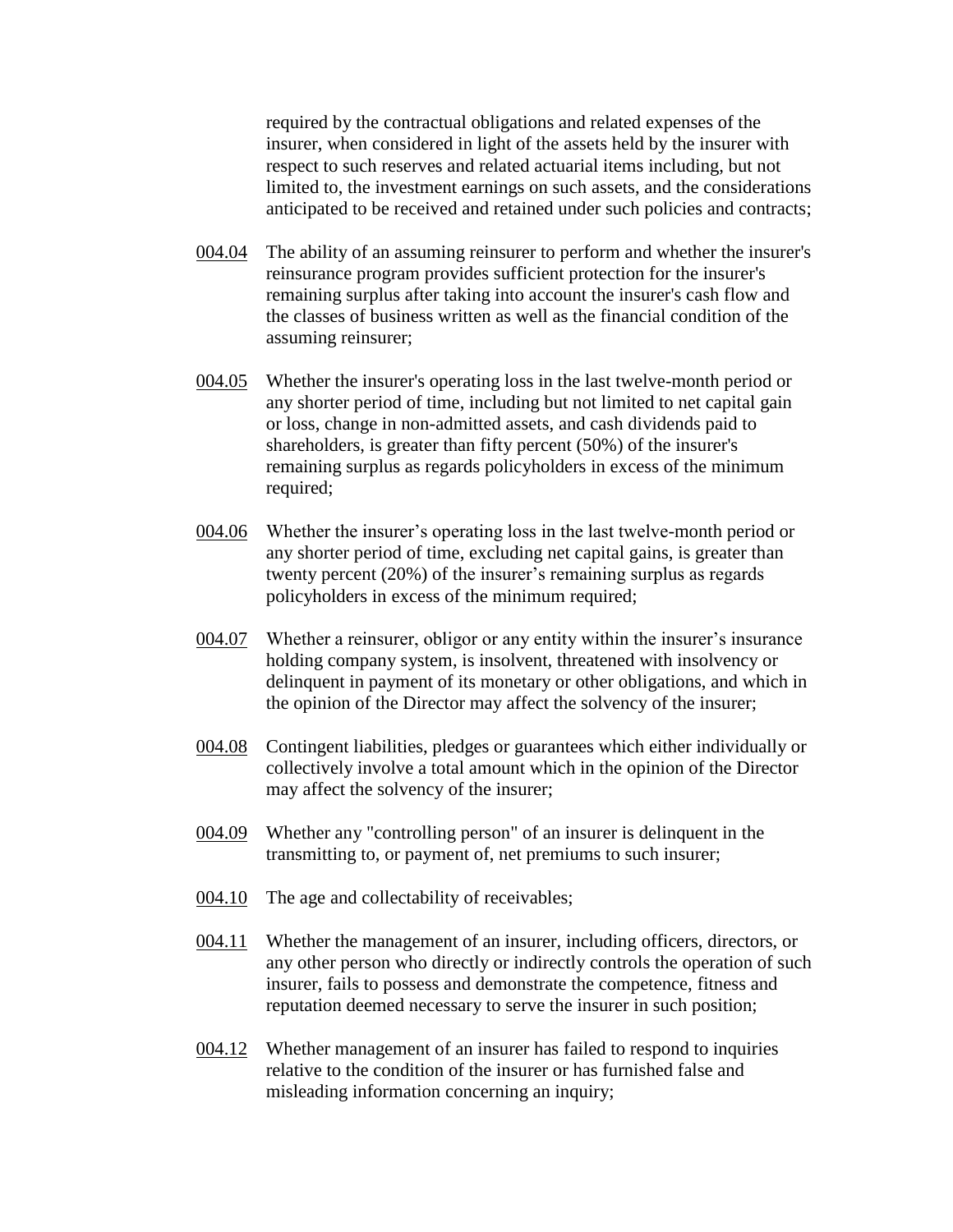- 004.13 Whether the insurer has failed to meet financial and holding company filing requirements in the absence of a reason satisfactory to the Director:
- 004.14 Whether management of an insurer either has filed any false or misleading sworn financial statement, or has released any false or misleading financial statement to lending institutions or to the general public, or has made a false or misleading entry, or has omitted an entry of material amount in the books of the insurer;
- 004.15 Whether the insurer has grown so rapidly and to such an extent that it lacks adequate financial and administrative capacity to meet its obligations in a timely manner;
- 004.16 Whether the insurer has experienced or will experience in the foreseeable future cash flow or liquidity problems;
- 004.17 Whether management has established reserves that do not comply with minimum standards established by state insurance laws, rules or regulations, statutory accounting standards, sound actuarial principles and standards of practice;
- 004.18 Whether management persistently engages in material under reserving that results in adverse development;
- 004.19 Whether transactions among affiliates, subsidiaries or controlling persons for which the insurer receives assets or capital gains, or both, do not provide sufficient value, liquidity or diversity to assure the insurer's ability to meet its outstanding obligations as they mature; or
- 004.20 Any other finding determined by the Director to be hazardous to the insurer's policyholders, creditors or general public.

## 005. Director's authority.

- 005.01 For the purposes of making a determination of an insurer's financial condition under this rule, the Director may:
	- 005.01A Disregard any credit or amount receivable resulting from transactions with a reinsurer that is insolvent, impaired or otherwise subject to a delinquency proceeding;
	- 005.01B Make appropriate adjustments including disallowance to asset values attributable to investments in or transactions with parents, subsidiaries, or affiliates consistent with the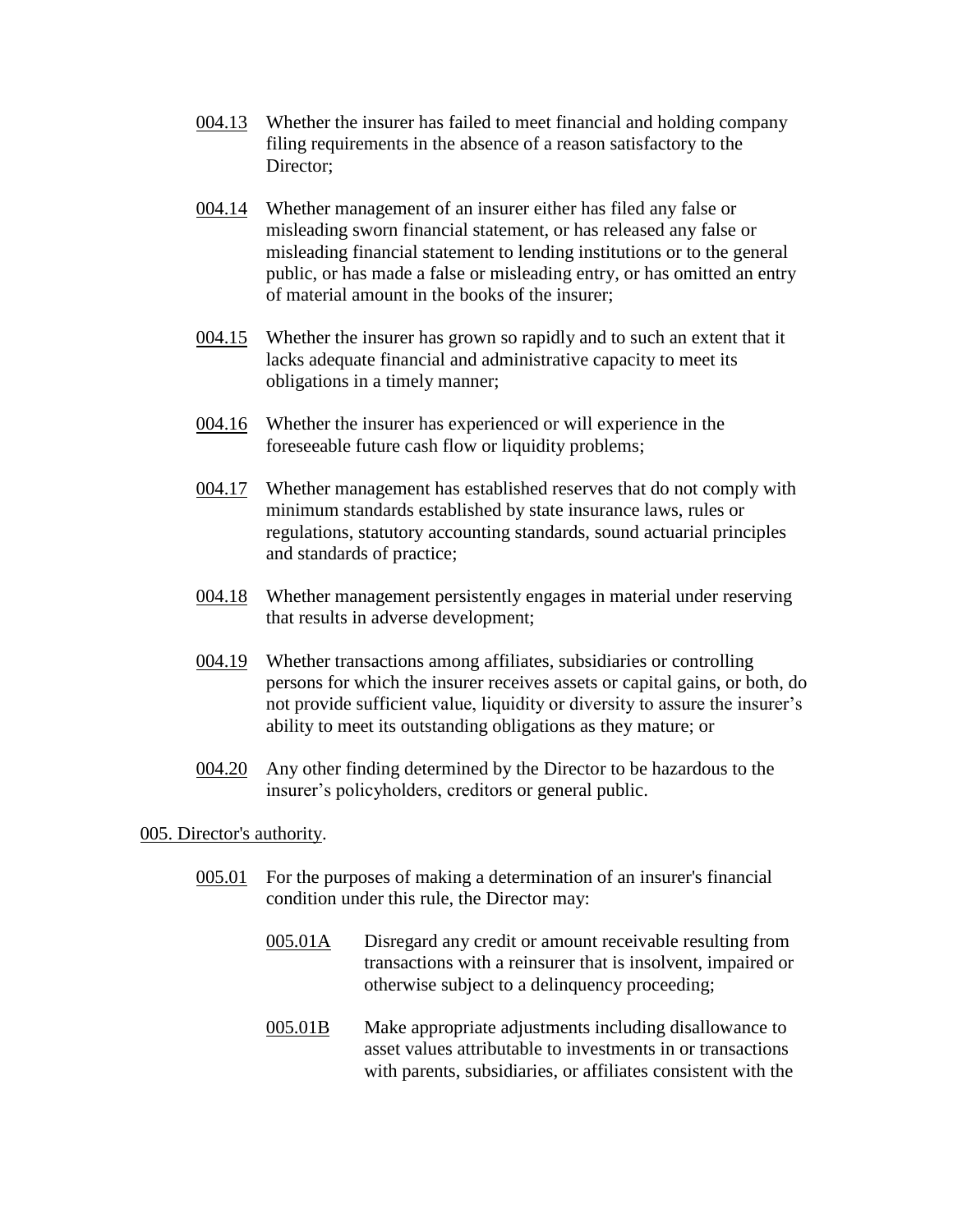NAIC Accounting Practices and Procedures Manual, state laws and rules;

- 005.01C Refuse to recognize the stated value of accounts receivable if the ability to collect receivables is highly speculative in view of the age of the account or the financial condition of the debtor; or
- 005.01D Increase the insurer's liability in an amount equal to any contingent liability, pledge, or guarantee not otherwise included if there is a substantial risk that the insurer will be called upon to meet the obligation undertaken within the next twelve-month period.
- 005.02 If the Director determines that the continued operation of the insurer licensed to transact business in this state may be hazardous to its policyholders, creditors or the general public, then the Director may, upon a determination, take such action as is authorized by the Insurers Supervision, Rehabilitation and Liquidation Act, NEB. REV. STAT. § 44- 4801, ET SEQ. In addition to taking any action authorized by § 44-4801 ET SEQ. and § 44-134, the Director may issue an order requiring such insurer to:
	- 005.02A Reduce the total amount of present and potential liability for policy benefits by reinsurance;
	- 005.02B Reduce, suspend or limit the volume of business being accepted or renewed;
	- 005.02C Reduce general insurance and commission expenses by specific methods;
	- 005.02D Increase the insurer's capital and surplus;
	- 005.02E Suspend or limit the declaration and payment of dividend by an insurer to its stockholders or to its policyholders;
	- 005.02F File reports in a form acceptable to the Director concerning the market value of an insurer's assets;
	- 005.02G Limit or withdraw from certain investments or discontinue certain investment practices to the extent the Director deems necessary;
	- 005.02H Document the adequacy of premium rates in relation to the risks insured;